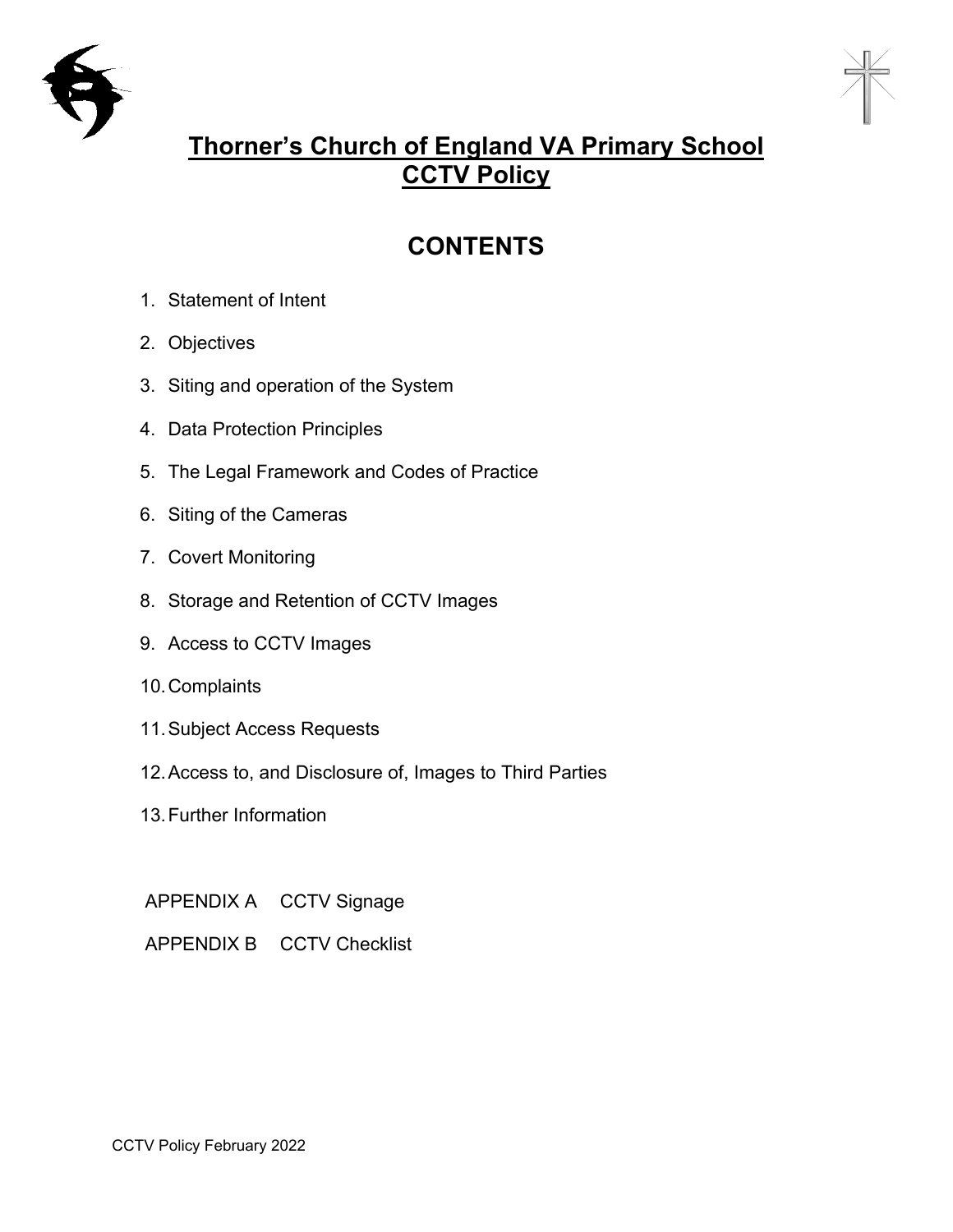### **1. Statement of Intent**

1.1 At Thorner's Church of England VA Primary School (the "**School"**) we take our responsibility towards the safety of staff, pupils and visitors very seriously. To that end, we use surveillance cameras outside the buildings to monitor any instances that may cause harm to our school or to any of its members.

1.2 The purpose of this Policy is to manage and regulate the use of the CCTV system at the school and to ensure that:

- We comply with data protection legislation. (See Section 5.1).
- The images that are captured are useable for the purposes we require them for.
- We reassure those persons whose images are being captured, that the images are being handled in accordance with data protection legislation

#### **2. Objectives**

2.1 The surveillance system will be used to:

- Maintain a safe environment
- Ensure the welfare of pupils, staff and visitors.
- Deter criminal acts against persons and property.
- Assist the police in identifying persons who have committed an offence.

2,2 Under no circumstance will CCTV be used within the school buildings or in any changing facility.

#### **3. Siting and Operation of the System**

3.1 The system comprises three fixed cameras. Two are located at the rear of the building and overlook the playing field and the area up to the gate to the LATCH car park respectively. The third camera, which has a number plate recognition capability, is located at the front of the School and overlooks the School car park and main gate.

3.2 The system does not have sound recording capability.

3 3 The CCTV system is owned and operated by the school.

3.4 The CCTV is monitored centrally from the school office by the Headteacher and the Office Manager.

3.5 All staff with access to images are aware of the procedures that need to be followed when accessing the recorded images.

3.6 CCTV warning signs are clearly and prominently placed at all external entrances to the school, including school gates.

3.7 Recorded material will be stored in a way that maintains the integrity of the information. This is to ensure that the rights of individuals recorded by the system are protected and that the information can be used only for its intended purpose.

3.8 The CCTV system has been designed to ensure that it will give maximum effectiveness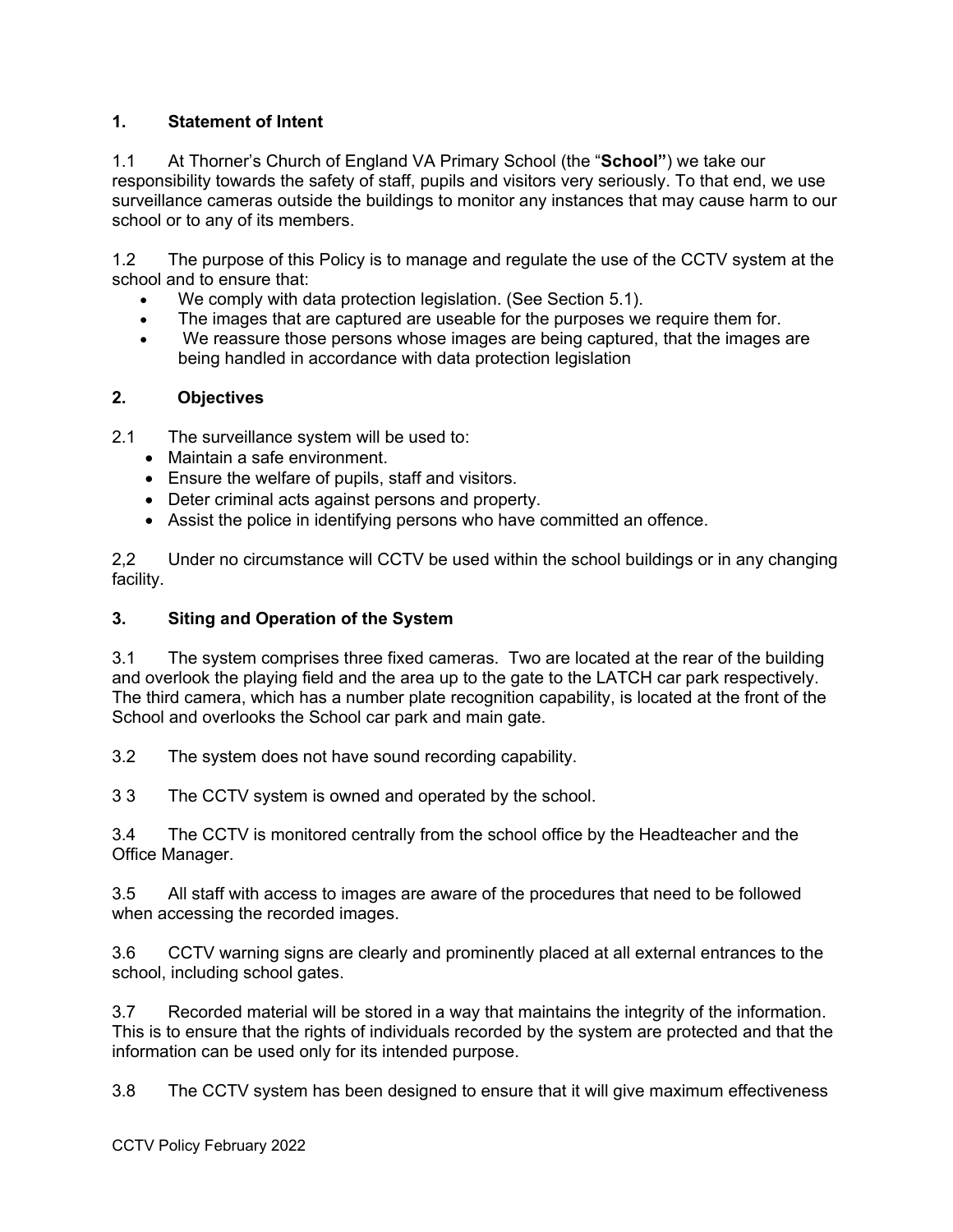and efficiency but it is not possible to guarantee that the system will cover or detect every single incident that takes place in the areas of coverage.

3.9 The introduction of, or changes to, CCTV monitoring will be subject to consultation with staff and the school community.

# **4. Data Protection Principles**

- 4.1 Data collected from CCTV will be:
- Processed lawfully, fairly and in a transparent manner in relation to individuals.
- Collected for specified, explicit and legitimate purposes and not further processed in a manner that is incompatible with those purposes; further processing for archiving purposes in the public interest, scientific or historical research purposes or statistical purposes shall not be considered to be incompatible with the initial purposes.

• Adequate, relevant and limited to what is necessary in relation to the purposes for which they are processed.

• Accurate and, where necessary, kept up-to-date; every reasonable step will be taken to ensure that personal data that are inaccurate, having regard to the purposes for which they are processed, are erased or rectified without delay.

- Kept in a form which permits identification of data subjects for no longer than is necessary for the purposes for which the personal data are processed; personal data may be stored for longer periods, insofar as the personal data will be processed solely for archiving purposes in the public interest, scientific or historical research purposes or statistical purposes, subject to implementation of the appropriate technical and organisational measures required by the GDPR in order to safeguard the rights and freedoms of individuals.
- Processed in a manner that ensures appropriate security of the personal data, including protection against unauthorised or unlawful processing and against accidental loss, destruction or damage, using appropriate technical or organisational measures.

# **5. The Legal Framework and Codes of Practice**

5.1 The School's CCTV system complies with data protection legislation including the Data Protection Act 2018 and the General Data Protection Regulation (GDPR) – the latter of which came into effect on 25 May 2018.

5.2 The school's CCTV Scheme is registered with the Information Commissioner's Office (ICO) under the terms of the Data Protection Act 2018. The use of CCTV and the associated images is covered by the Data Protection Act 2018.

5.3 The school complies with Information Commissioner's Office (ICO) CCTV Code of Practice to ensure it is used responsibly and safeguards both trust and confidence in its continued use. The Code of Practice is published at: http://www.ico.gov.uk/~/media/documents/library/Data\_Protection/Detailed specialist\_guides/ICO\_CCTVFINAL\_2301.ashx

# **6. Siting of the Cameras**

6.1 Cameras are sited so that they only capture images relevant to the purposes for which they are installed (See Section 2.1) and care will be taken to ensure that reasonable privacy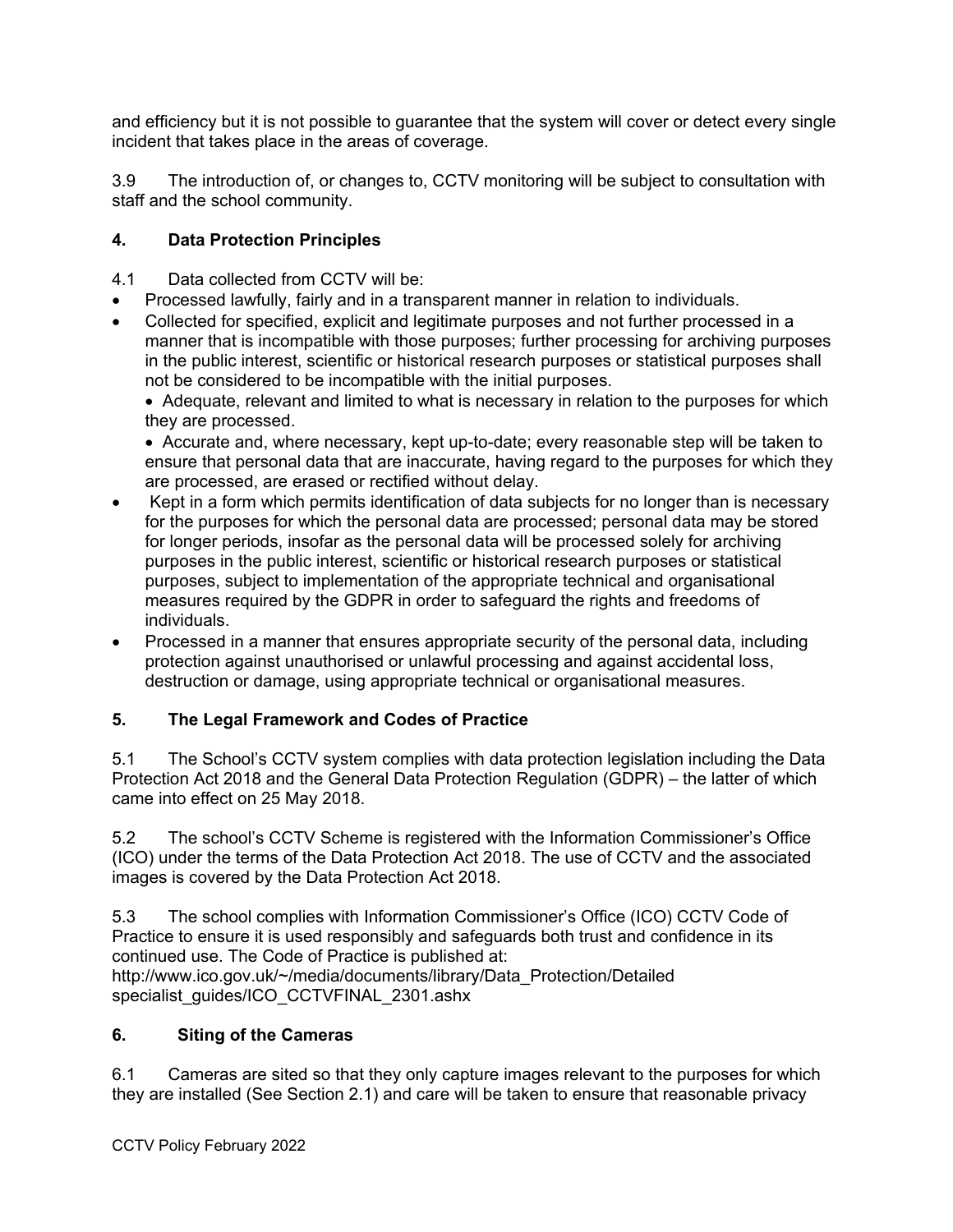expectations are not violated. The location of equipment has been designed to ensure that images captured comply with the Data Protection Act 2018.

6.2 The school has made every effort to position cameras so that their coverage is restricted to the school premises.

## **7. Covert Monitoring**

7.1 The School will not use CCTV for covert monitoring.

## **8. Storage and Retention of CCTV Images**

8.1 Recorded data will be retained for no longer than is necessary. While retained, the integrity of the recordings will be maintained to ensure their evidential value and to protect the rights of the people whose images have been recorded.

8.2 All retained data will be stored securely.

### **9. Access to CCTV Images**

9.1 Access to recorded images will be restricted to those staff authorised to view them, and will not be made more widely available.

### **10. Complaints**

10.1 Complaints and enquiries about the operation of CCTV within the School should be directed to the Headteacher in the first instance.

### **11. Subject Access Requests (SAR)**

11.1 Individuals have the right to request access to CCTV footage relating to themselves under the Data Protection Act.

11.2 All requests should be made in writing to the Headteacher. Individuals submitting requests for access will be asked to provide sufficient information to enable the footage relating to them to be identified for example, date, time and location.

11.3 The school will respond to requests within 30 calendar days of receiving the written request.

11.4 The school reserves the right to refuse access to CCTV footage where this would prejudice the legal rights of other individuals or jeopardise an on-going investigation.

### **12. Access to, and Disclosure of, Images to Third Parties**

12.1 There will be no disclosure of recorded data to third parties other than to authorised personnel such as the police and service providers to the school where these would reasonably need access to the data (e.g. investigators).

12.2 Requests should be made in writing to the Headteacher.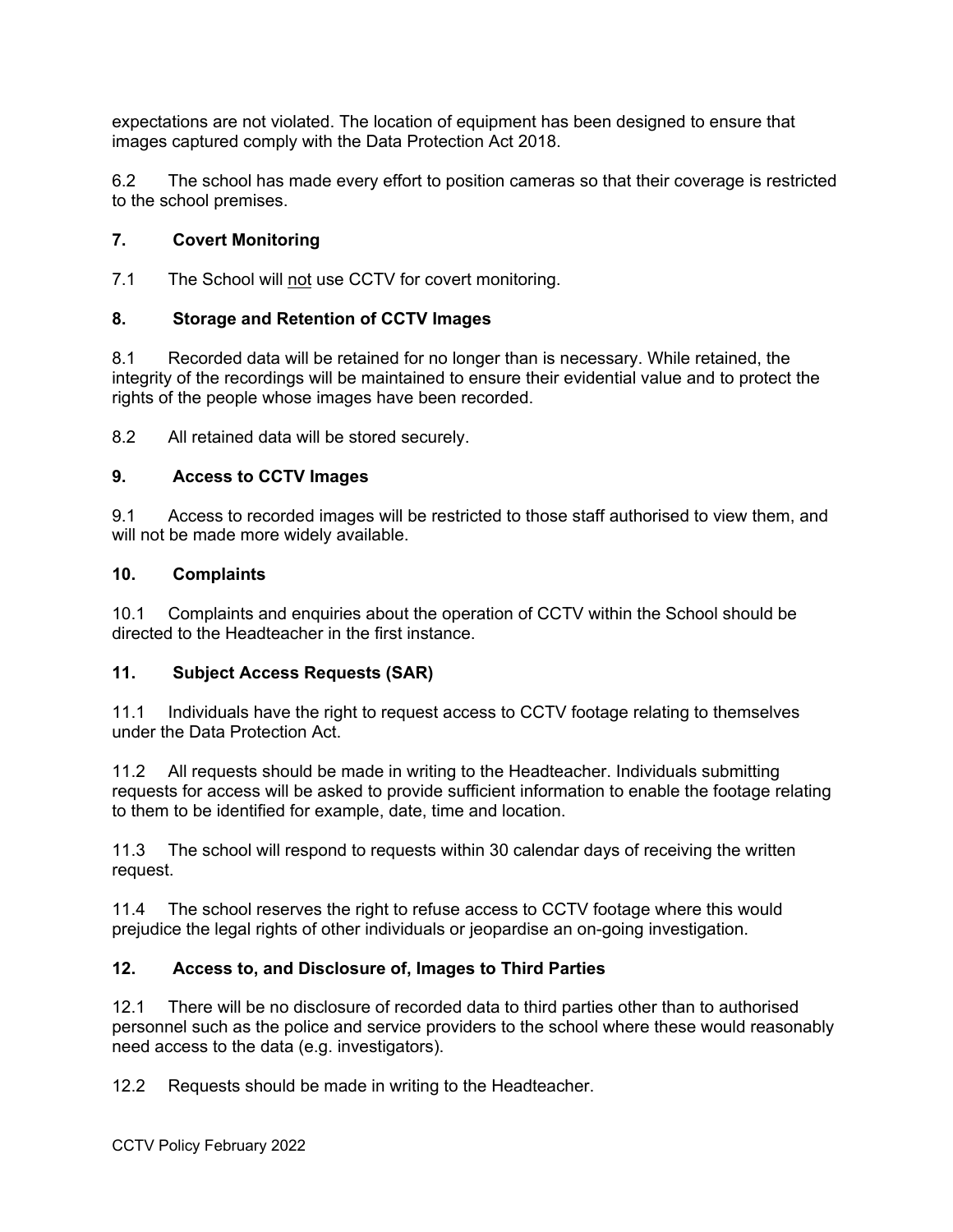12.3 The data may be used within the School's discipline and grievance procedures as required, and will be subject to the usual confidentiality requirements of those procedures.

#### **13. Further Information**

Further information on CCTV and its use is available from the following:

- CCTV Code of Practice Revised Edition 2008 (published by the Information Commissioners Office)
- www.ico.gov.uk
- Regulation of Investigatory Powers Act (RIPA) 2000
- Data Protection Act 2018

In accordance with the Equality Duty we seek to ensure that all pupils achieve their best, according to their capabilities and regardless of their special needs, disability, gender, race, culture, social, economic, ethnic, religious background and denominational diversity.

Thorner's CE VA Primary School recognises that the welfare of the child is paramount and takes seriously its responsibility to safeguard and promote the welfare of the children and young people in its care.

Date agreed by Finance and Premises Committee: February 2022 Date adopted by Governing Body: February 2025 Date to be reviewed: February 2025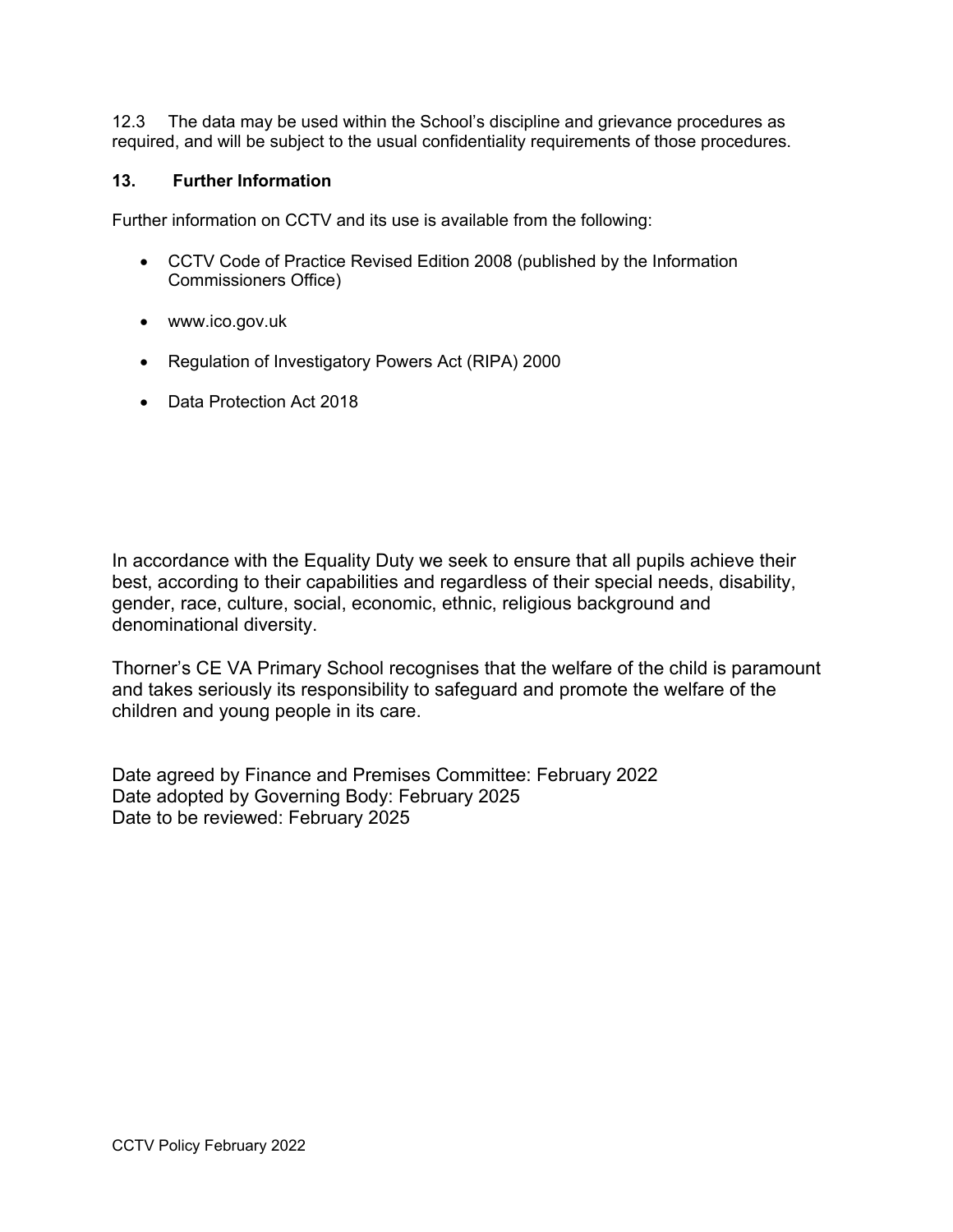# **APPENDIX A: CCTV Signage**

It is a requirement of the Data Protection Act 2018 to notify people entering a CCTV protected area that the area is monitored by CCTV and that pictures are recorded. The school will ensure that this requirement is fulfilled.